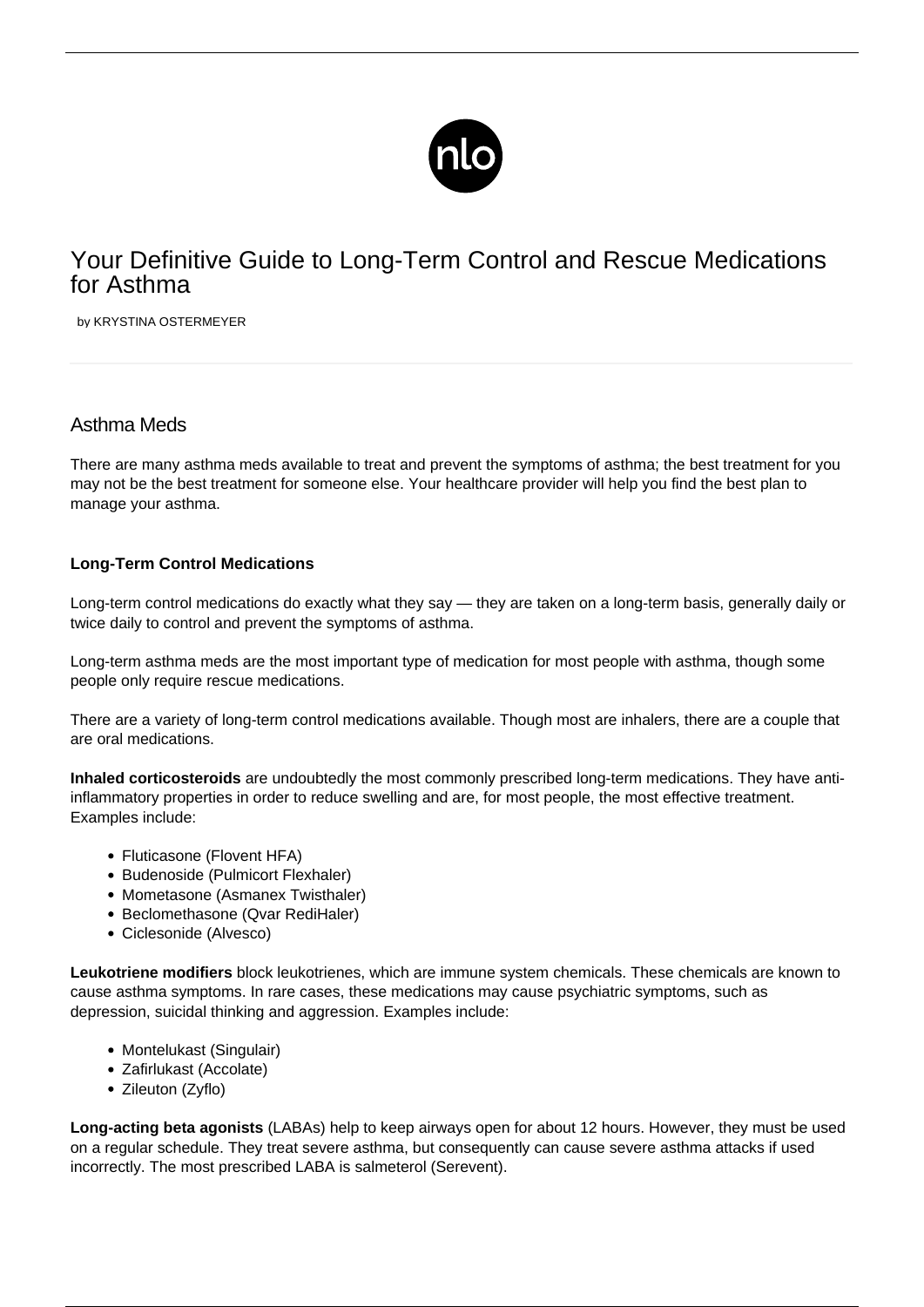**Theophylline** is an oral medication that relaxes airways and reduces the lungs response to irritants. It does have the potential for toxicity, so you may require regular blood work to ensure that the dosing is appropriate.

Combination inhalers contain a corticosteroid and a bronchodilator. Examples include:

- Fluticasone and salmeterol (Advair Diskus)
- Budesonide and formoterol (Symbicort)
- Mometasone and formoterol (Dulera)
- Fluticasone and vilanterol (Breo)

#### **Rescue Medications**

Rescue medications are used for acute (sudden) symptoms; they work quickly, hence the term "rescue". For example, they can be used as a wheezing treatment. These medications also prevent [asthma attacks](/asthma-attack-symptoms/) from occurring because they prevent symptoms from progressing into an asthma attack.

Rescue medications can also be used in a preventative way. For example, those who note an uptick in symptoms from exercise benefit from using a rescue medication prior to exercising.

Rescue medications work by relaxing the muscles of the airways and work within minutes.

Examples of rescue asthma meds include:

- Albuterol (ProAir HFA, Ventolin HFA)
- Levalbuterol (Xopenex HFA)

#### **Biologics**

Biologics are used to manage severe asthma. They are taken in conjunction with long-term control medications.

Omalizumab (Xolair) is the most prescribed biologic. It is also typically prescribed to those who also have severe allergies that are complicating their asthma. It is an injection that is given every two to four weeks.

There are now several biologics available. These biologics target eosinophils, which tend to build up within the body when you have asthma. These eosinophils secrete a substance called cytokines, which causes inflammation. The medications target eosinophils and cytokines, reducing their levels, and subsequently reducing inflammation. These biologics include:

- Benralizumab (Fasenra)
- Mepolizumab (Nucala)
- Reslizumab (Cinqair)

Biologics are prescribed with long-term control medications.

#### **Allergy-Induced Asthma**

[Allergy-induced asthma](/allergic-asthma/) is caused by inflammation in the body. When you have allergies and are exposed to something that you are allergic to, antibodies are released to attack the allergen. A variety of symptoms can occur, one of which is asthma symptoms.

One of the treatments available, of course, is Xolair, as discussed above. However, other treatments are typically trialed first.

Preventing allergies from occurring in the first place is key. This is often done by: